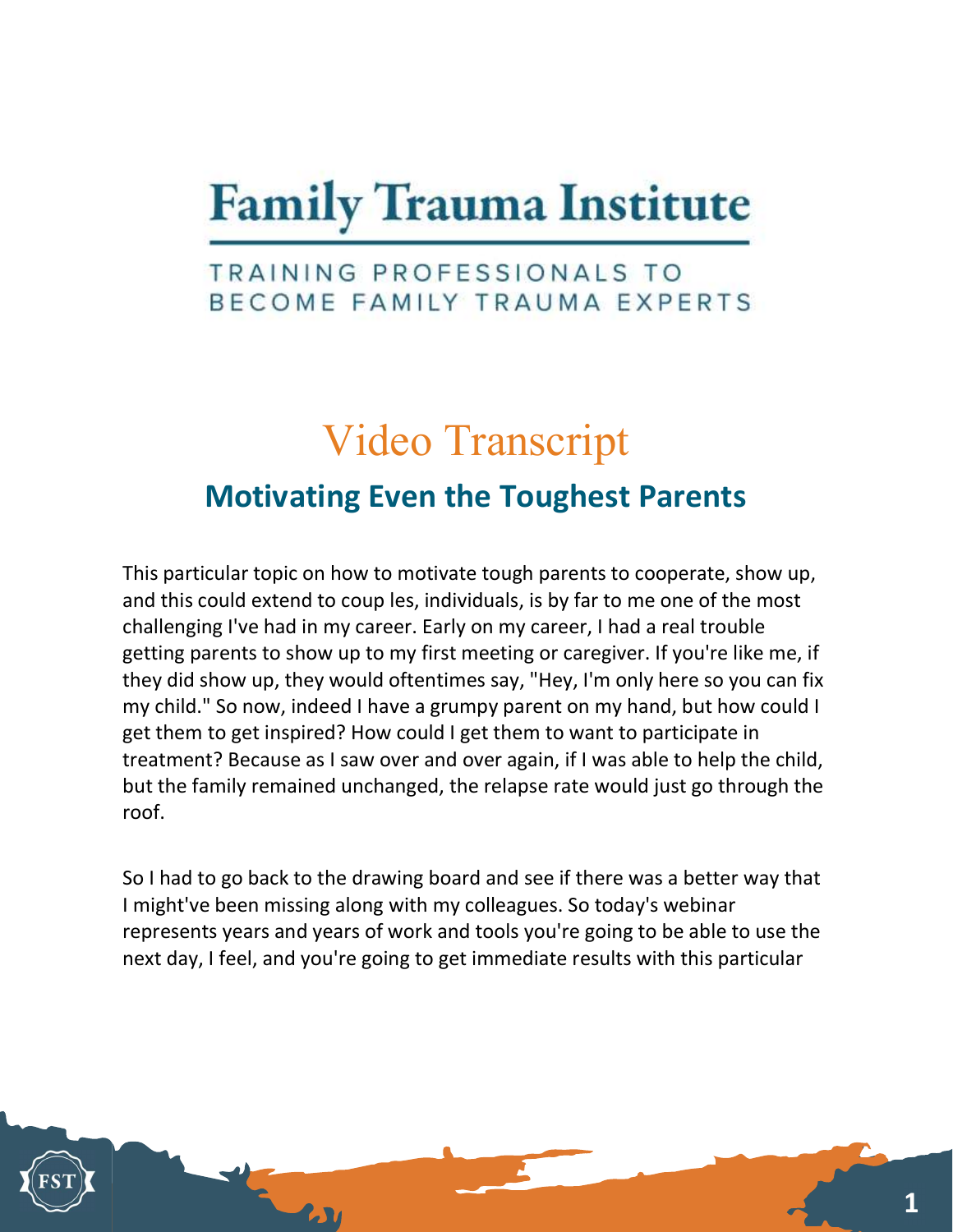tool and the motivational phone call. So with that, let me go ahead and share my screen with you.

Again, this is the topic, How to Motivate Even Your Toughest Parents. So in this webinar to summarize what you're going to walk away with, let me show you really two strategies from this technique. It's called the Soft Start-Up, how to create one with your parents even before the therapy officially begins.

This doesn't have to be a therapy session. If you're a case manager, this could be your case management meeting. If you are a probation officer, this is trying to get the parents to come to your meeting. If you're a schoolteacher, you're going to be able to use this and I'm going to show you the motivational phone script that you actually use. I'll be highlighting, for sake of time, one particular question and be showing you an audio of an actual call where you get to be in the middle.

One of the things that, when I attend the webinar, I always want to know how is this going to help me. So what I want to try to do through this webinar and my work with you is so that you can walk in the next trauma session with confidence and equipped with step-by-step tools and quickly engage your toughest parents and treat the whole family. I want to first talk about what the reasons are, why you would be here and why you want to continue learning from me. The first reason is that, if you have a pain point, like I talked about at the beginning, where you do not want to have more meetings, where the parents don't show up for the first meeting, that's a reason one to be on this webinar today.

The second reason is you want step-by-step tools. Now you want to get results quickly, but they also have to work.

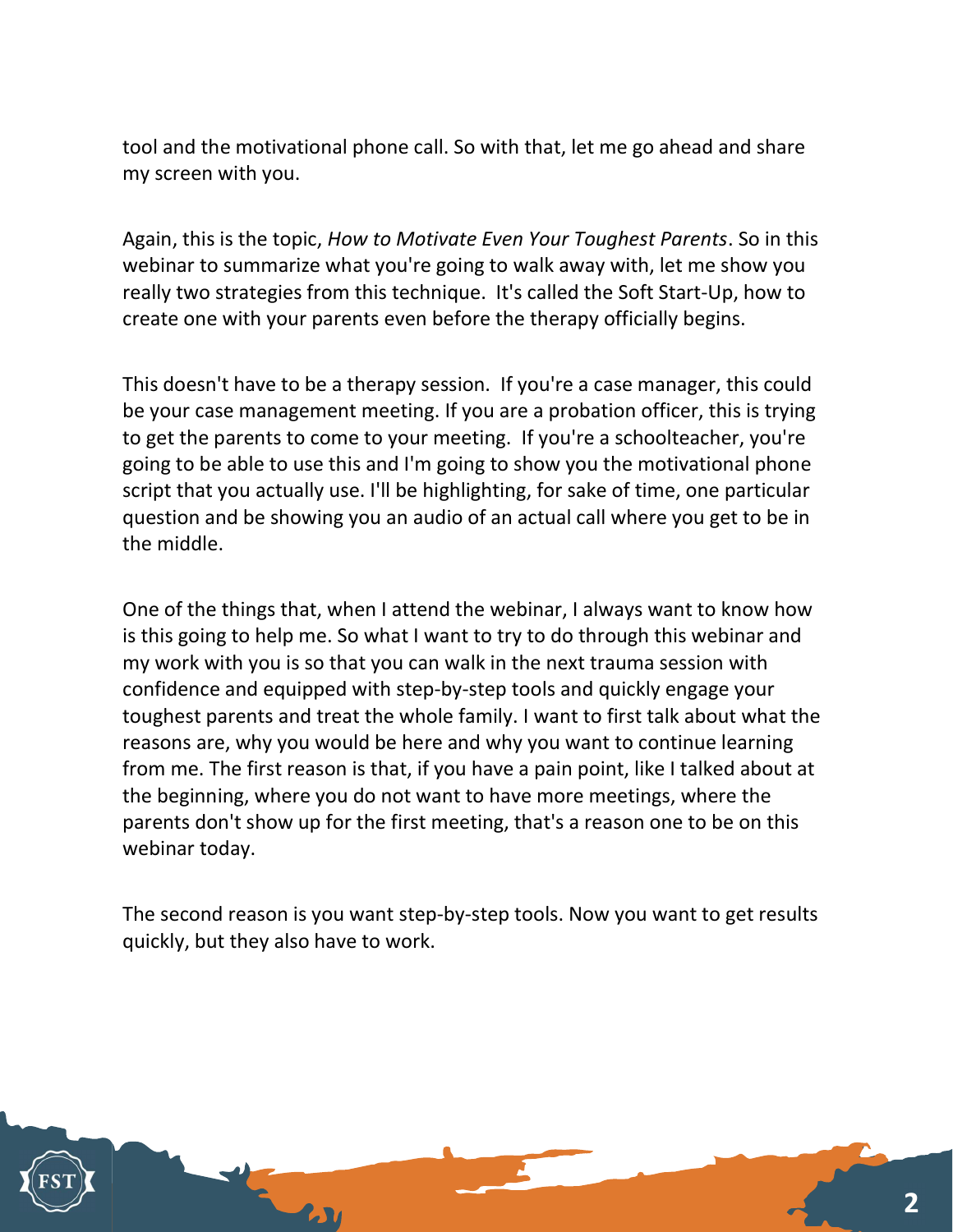And reason number three, you want to feel more confident, not just treating the child, but the whole family.

There's actually questions here I'm going to show that you use on a script, where you call them up on the phone and you ask them what their difficult experiences are they've had to suffer because parents have to tell you to vent the 10,000 defeats. But here's the question that shifts the call from problemsaturated talk to hope-talk. Hey can I shift gears here for a second? "When I get to know you better, what qualities and strengths would I come to admire about you as a person? And further, what you're going to see when I ask this mom, what qualities and strengths would I admire about your daughter?"

So, after that question, then I get into question three. "What do you think will happen if these problems remain unfixed? Have you seen a counselor with these problems before? What have they missed with you because they don't want to make the same mistakes twice." And, "Do you want to fix these problems fast, medium, or slow?"

For sake of time, I'm going to focus on number two. This alone is going to increase the odds of success for you. So let's focus on this. Now when I ask it, I might ask it about the parent. I might ask the parents to tell me about their child. I might even ask the parents to talk about their stuffs, depends on the family and the situation.

So let's talk about Lucy. I'm asked as a consultant to come in because this case is really, really stuck, and you can use this phone call at any point in treatment. You can use it at the beginning of treatment, middle or end. I'll show you in a moment how this is done. So, Lucy is 16. Here's the symptoms that she's faced with, self-harming, cutting, depression, aggression, and here's the traumatic event she faced. She was bullied in ninth grade, it was so bad that she's now homeschooled. Her confidence is shaken. It's never really healed. Since the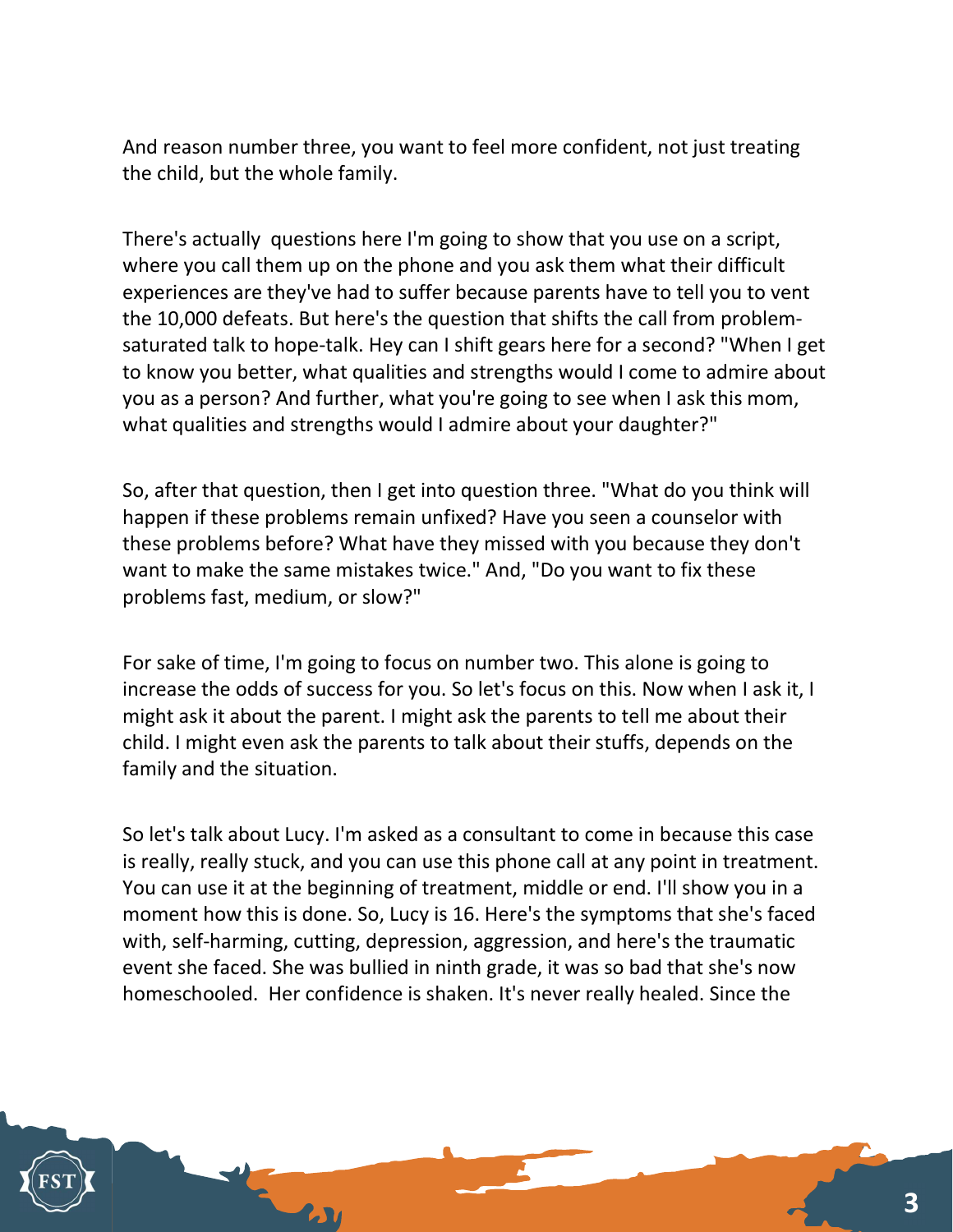traumatic event, time does not always heal with these kids, it actually makes it worse.

So I'm calling them because basically the parents are telling the therapist, "We're burnt out, we're done." I also ask, "Was there any extended family involvement?" "No, there wasn't." So I come in and I say, "Okay, can I do this motivational phone call to see if I can get the parents re-energized, hopeful. So to the consultation session, but they'll show up excited, inspired and hopeful." The therapist is skeptical just like says, "Go for it. I mean, these parents are pretty crispy. They're pretty fried. I don't think a phone call is going to do much." And I said, "Oh, that's okay, can we experiment? What are we got to lose?"

There's a, but the delivery is important. I'll show you a few plac es where mom trips me up and if I do not have these process moves down, the technique will fall flat as a pancake. So you'll see that. I want you to see the effect that a strength based question out of this motivational phone call, what it does right out of the gate to create the soft start-up.

(Recording plays)

"If I get to know Lucy better, what are some qualities that I would really admire about Lucy?"

She is very creative, she's really good at music. That's one of our passions. She is great at photography. She's really talented in photography. She does draw here and there. She doesn't think she's good, but I think she's pretty good at it. She's very strong willed-

(End recording)

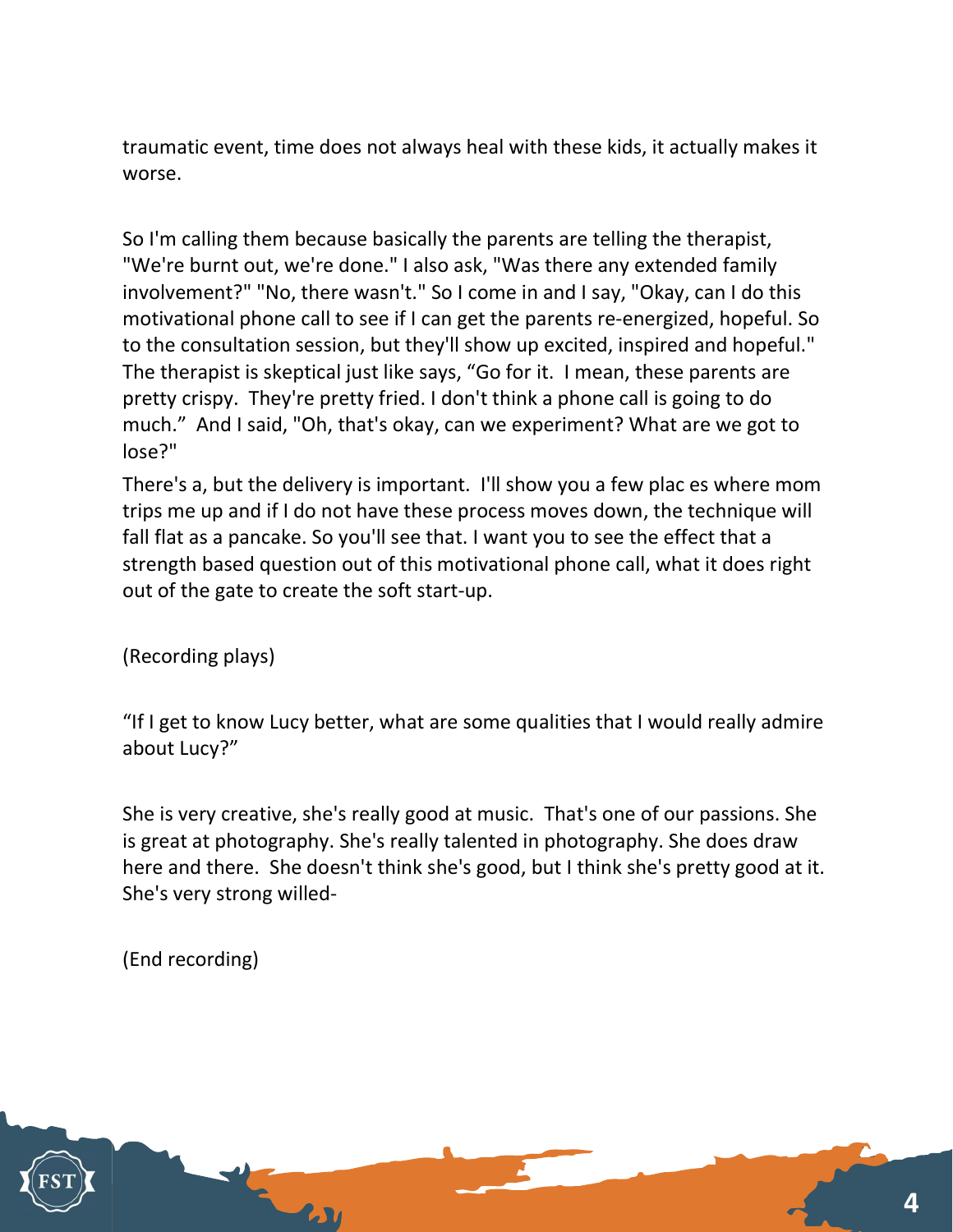Okay. Process step number one, when you ask a family strengths question, it may be the first time they've talked about this in months or years. The pole like a tractor beam in Star Trek is going to be that the parent or caregiver will start out strong and say, "Yeah, he has some qualities." But before you know it, they'll go right back to status quo. They'll say, "Yeah, my daughter or son is great, however, they're stubborn, they won't listen." If you don't use a process step called stick and move where you're poised at the end of your seat and say you block the parents, say, "Yeah mom, we'll get to that, but can we go back to say more about the strengths." You're going to lose the family.

Again. When I learned treatment, I was taught to be non-directive and reflective listening. I would never interrupt a client. In fact, I thought more was more but what I found is that the more the client can talk, they can talk themselves into a corner and they can undo all the goodness. It's called the compliment sandwich. Have any of you done this with your kids? "Hey John, great job at school, I saw your grades, but, you know what? I still don't think you have the effort you need to." My kid will say to me, "When you said "but," all of good stuff was just washed away or however." So, just like with our parents, the parallel processes will have to be poised with these process steps, did not take the bait. Let's go on.

## (Recording plays)

... which can be a good and a bad thing but she's very creative, she's very intelligent, she has a lot of potential and [crosstalk 00:12:13]

When you say she's creative, Jennifer, does that make you really proud of her?

It does. Yeah

Okay. Give me an example of her creative side, like is she creative with the art? Is she creative with people?

Yeah.

How is she creative?

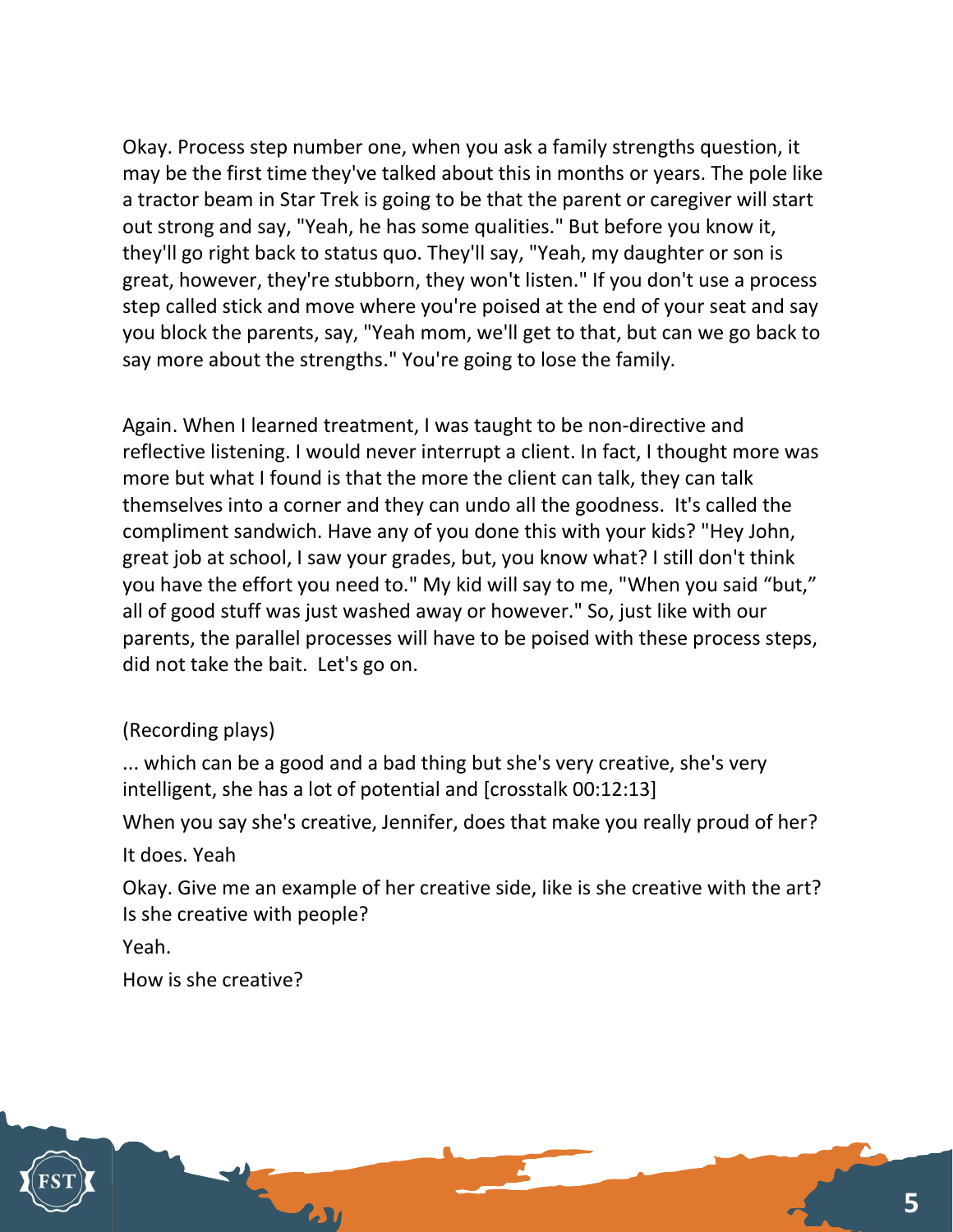With photography and her music, and she's always coming up with ideas to try and make money, so she's very entrepreneurial.

(End recording)

Okay, so the second process step is fan the flames of hope talk or utilization. What I used to do in the old days, when I first started this technique, the family would say, "Yeah, she's creative." "Oh, great, next question." Instead, fan the flames. "Hey, could you give me an example? When you say you're proud of her, what do you mean?" Now Lucy is hearing this and then what you don't hear on the audio tape is then I asked Lucy to return the favor and say the strengths that she admires about her mom, and then the dad was on the phone and I asked them what are the strengths of the dad? What do you admire about your wife?

By the time we are done with the call, which lasts about 15 to 20 minutes, this family is not only ready to come in, they're curious. The mom says to me later when I asked her what was most helpful about this call, she said, "I started to feel hope. I started talking about hope. I started seeing my daughter differently."

Then Lucy chimes in and says, "I didn't know mom still cared about me. I thought she was basically just wrote me off." So this is what's called a soft start up, and this is why the parent not only came in motivated but engaged.

Now, is this going to work every time that way? No, sometimes we're like Las Vegas bookies. Sorry, that maybe a bad metaphor. Our job is to increase the odds that we're moving the needle to go from, okay, 30% effectiveness. Hey let's try this technique to go from 30% to 50% effectiveness. Every time we